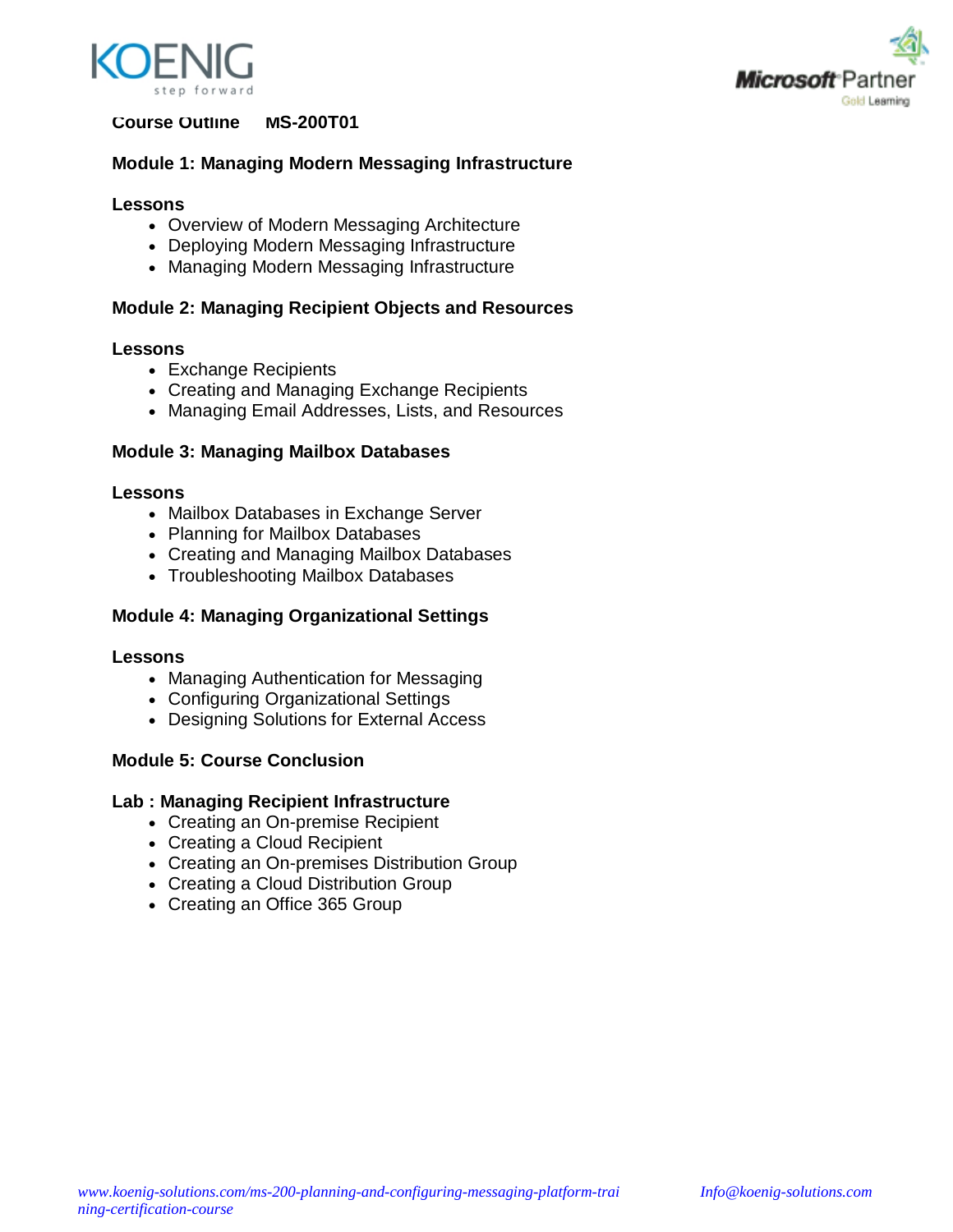



## **Course Outline MS-200T02**

## **Module 1: Managing Client Access**

#### **Lessons**

- Implementing Client Access Services
- Managing Client Devices
- Configuring Outlook on the Web
- Troubleshooting Client Access

## **Module 2: Managing Mobile Devices**

#### **Lessons**

- Mobile Device Mailbox Policies
- Managing Mobile Device Access

## **Module 3: Managing the Transport Pipeline**

#### **Lessons**

- Overview of Transport Services
- Configuring Message Transport
- Managing Transport Rules

## **Module 4: Managing and Troubleshooting Mail Flow**

## **Lessons**

- Managing Mail Flow
- Troubleshooting Mail Flow
- Troubleshooting Transport Issues
- Troubleshooting with Logs

## **Module 5: Course Conclusion**

## **Lab : Managing Client Access and Mail Flow**

- Create a Custom Receive Connector
- Create a Custom Send Connector
- Enabling and Disabling ActiveSync for a Single Mailbox
- Enabling and Disabling ActiveSync for Multiple Mailboxes
- Enabling and Disabling MAPI Access to a Single Mailbox
- Enabling and Disabling MAPI Access to Multiple Mailboxes